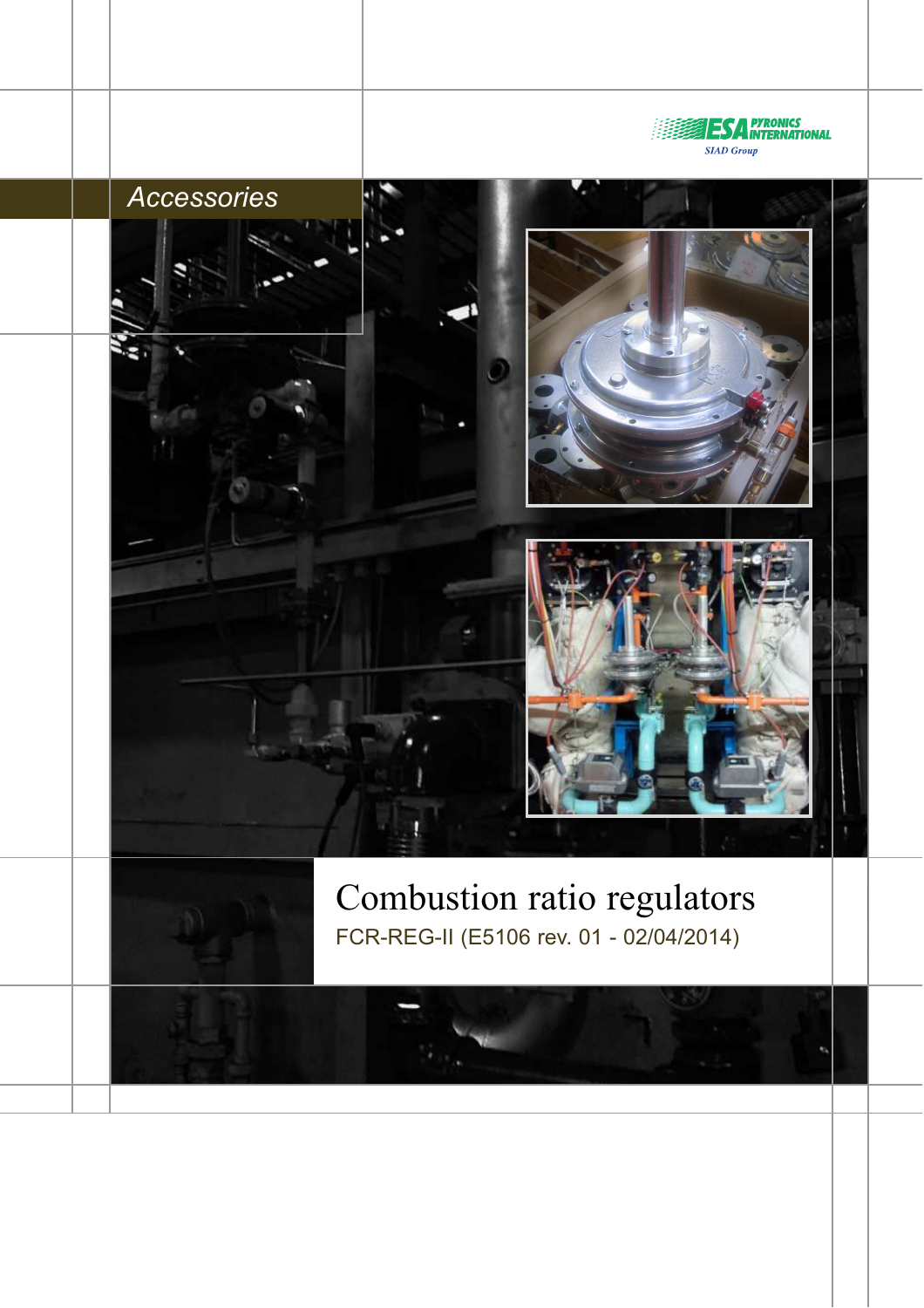# **ESA PYRONICS SIAD Group**

### **GENERAL WARNINGS:**



■ All installation, maintenance, ignition and setting must be performed by qualified staff, respecting the norms present at the time and place of the installation.

■ To avoid damage to people and things, it is essential to observe all the points indicated in this handbook. The reported indications do not exonerate the Client/User from observing general or specific laws concerning accidents and environmental safeguarding.

■ The operator must wear proper DPI clothing (shoes, helmets...) and respect the general safety, prevention and precaution norms.

■ To avoid the risks of burns or high voltage electrocutaion, the operator must avoid all contact with the burner and its control devices during the ignition phase and while it is running at high temperatures.

■ All ordinary and extraordinary maintenance must be performed when the system is stopped.

■ To assure correct and safe use of the combustion plant, it is of extreme importance that the contents of this document be brought to the attention of and be meticulously observed by all personnel in charge of controlling and working the devices.

■ The functioning of a combustion plant can be dangerous and cause injuries to persons or damage to equipment. Every burner must be provided with certified combustion safety and supervision devices.

 $\blacksquare$  The burner must be installed correctly to prevent any type of accidental/undesired heat transmission from the flame to the operator or the equipment.

■ The performances indicated in this technical document regarding the range of products are a result of experimental tests carried out at ESA-PYRONICS. The tests have been performed using ignition systems, flame detectors and supervisors developed by ESA-PYRO-NICS. The respect of the above mentioned functioning conditions cannot be guaranteed if equipment, which is not present in the ESA-PYRONICS catalogue, is used.

**DISPOSAL:**



To dispose of the product, abide by the local legislations regarding it.

## **GENERAL NOTES:**



■ In accordance to the internal policy of constant quality improvement, ESA-PYRONICS reserves the right to modify the technical characteristics of the present document at any time and without warning.

 $\blacksquare$  It is possible to download technical sheets which have been updated to the latest revision from the **www.esapyronics.com** website.

The products manufactured by ESA-PYRONICS have been created in conformity to the **UNI EN 746- 2:2010** Norms: Equipment for industrial thermal process - Part 2: Safety requirements for combustion and the movement and treatment of combustible elements. This norm is in harmony with the Machine Directive **2006/42/CE**. It is certified that the products in question respect all the requirements prescribed by the above mentioned Norms and Directives.

■ Certified in conformity with the **UNI EN ISO 9001** Norm by DNV GL.

| <b>CERTIFICATIONS:</b>                                                                                    |                                                                                                                                                                                        |  |
|-----------------------------------------------------------------------------------------------------------|----------------------------------------------------------------------------------------------------------------------------------------------------------------------------------------|--|
|                                                                                                           | 僵                                                                                                                                                                                      |  |
| EN88/1:2011                                                                                               | Pressure regulators and associated safety devices for<br>gas appliances - Part 1: Pressure regulators for inlet pres-<br>sures up to and including 50 kPa. Certificato CE-<br>51CP4479 |  |
| FHI.<br>The products conform to the requests for the Euroasia market<br>(Russia, Belarus and Kazakhstan). |                                                                                                                                                                                        |  |
|                                                                                                           | <b>CONTACTS / SERVICE:</b>                                                                                                                                                             |  |
|                                                                                                           |                                                                                                                                                                                        |  |
| <b>Headquarters:</b><br>Esa S.p.A.                                                                        | <b>International Sales:</b><br>Pyronics International s.a.                                                                                                                             |  |

Via Enrico Fermi 40 24035 Curno (BG) - Italy Tel +39.035.6227411 Fax +39.035.6227499 **esa@esacombustion.it**

Zoning Industriel, 4ème rue B-6040 Jumet - Belgium Tel +32.71.256970 Fax +32.71.256979 **marketing@pyronics.be**

**www.esapyronics.com**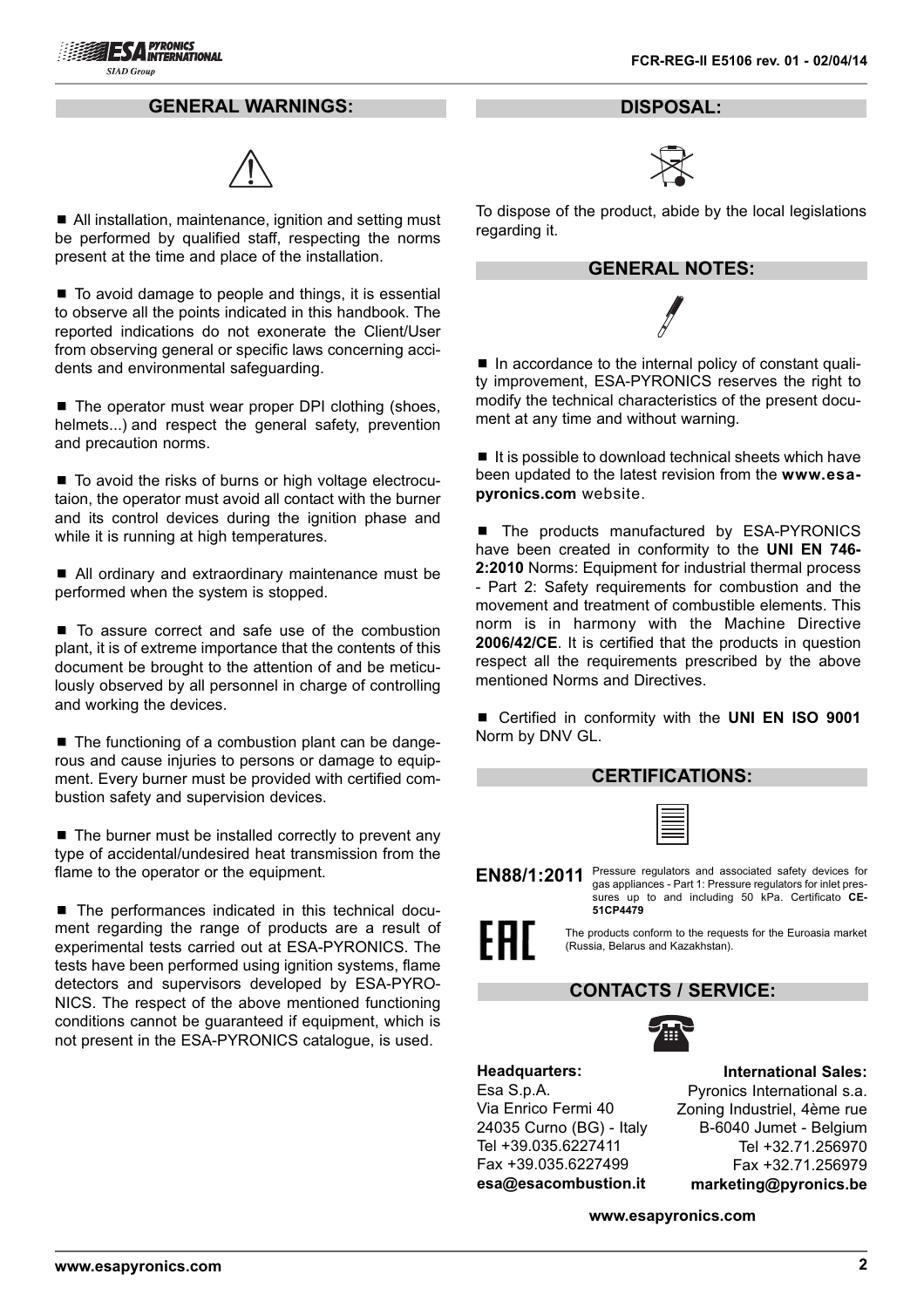The FCR-REG-II combustion ratio regulators have been created to allow fuel flow control on combustion plants that are fed by preheated air or in combustion chambers having variable pressure. The regulator is piloted by a differential pressure signal, that is proportional in every operating condition, to the actual flow of combustion air which is detected by a measuring flange placed on the cold air pipeline.

## **APPLICATIONS**

■ Combustion ratio regulation on preheated air plants (FCR-REG-II-STD/RMT).

■ Modulator piloting on preheated air plants (FCR-REG-II-PC).

■ Ratio regulators in variable pressure combustion chambers.

■ Ratio regulators with variable section premix burners.

## **CHARACTERISTICS**

| $\blacksquare$ Regulator group:                                | 2                                 |
|----------------------------------------------------------------|-----------------------------------|
| Gas family:                                                    | 1/2/3                             |
| ■ Maximum operating pressure:                                  | 200mbar                           |
| Nominal operating pressure:                                    | $70\div200$ mbar                  |
| Operating temperature:                                         | $-10^{\circ}$ C ÷ 60 $^{\circ}$ C |
| $\blacksquare$ Flow ratio:                                     | 10:1                              |
| $\blacksquare$ Max. air $\Delta p$ signal:                     | 36 mbar                           |
| Normal air $\Delta p$ signal:                                  | 25 mbar                           |
| $\blacksquare$ Minimum air $\Delta p$ signal:                  | 0,4 mbar                          |
| ■ Precision at low capacity:                                   | $+0,0/ -0,1$ mbar                 |
| ■ Precision at full capacity:                                  | $+0.0$ / -1.0 mbar                |
| $\blacksquare$ For remote version (RMT) $\Delta p$ gas signal: |                                   |
|                                                                | $0,4 \div 36$ mbar                |
| Spring regulation field:                                       | $-6$ mbar/ $+6$ mbar              |
| Regulation ratio:                                              | 1.1                               |

#### **MATERIAL COMPOSITION:**

| ■ Valve seat and body:     | GAISi 9.1                      |
|----------------------------|--------------------------------|
| ■ Valve disc:              | AISI303                        |
| $\blacksquare$ Main shaft: | galvanized steel               |
| ■ Diaphragm:               | material approved by the EN549 |

## **DESCRIPTION**

The FCR-REG-II regulator is piloted with the Δp of a POP calibrated orifice (see E5021 / E5719 / E5720 data sheets) placed on the air line. This differential pressure applied on the upper diaphragm, is balanced when the fluid pressure on the regulator outlet takes on the same Δp value compared with the atmospheric pressure found in the upper part of the diaphragm;

You can use a Δp charged regulator also on the lower membrane, compensating the Δp air signal obtained by appropriately regulating a GAF gas limiting device (see data sheet E1601) if there are large pressure variations on the combustion chamber, instead of venting into the





atmosphere, the upper side of the second diaphragm can be connected to the actual chamber via special reference line. This will stabilize the gas supply to the burner.

The FCR ratio regulator also has three small diaphragms to balance dinamic and statistic forces that constitute the control system.

If the regulator is applied on a combustion air preheating system, it maintains the air/fuel ratio constant from the start when it is cold until operation with hot air.

All the air/gas control components are assembled in the cold area of the system, thus reducing maintenance costs.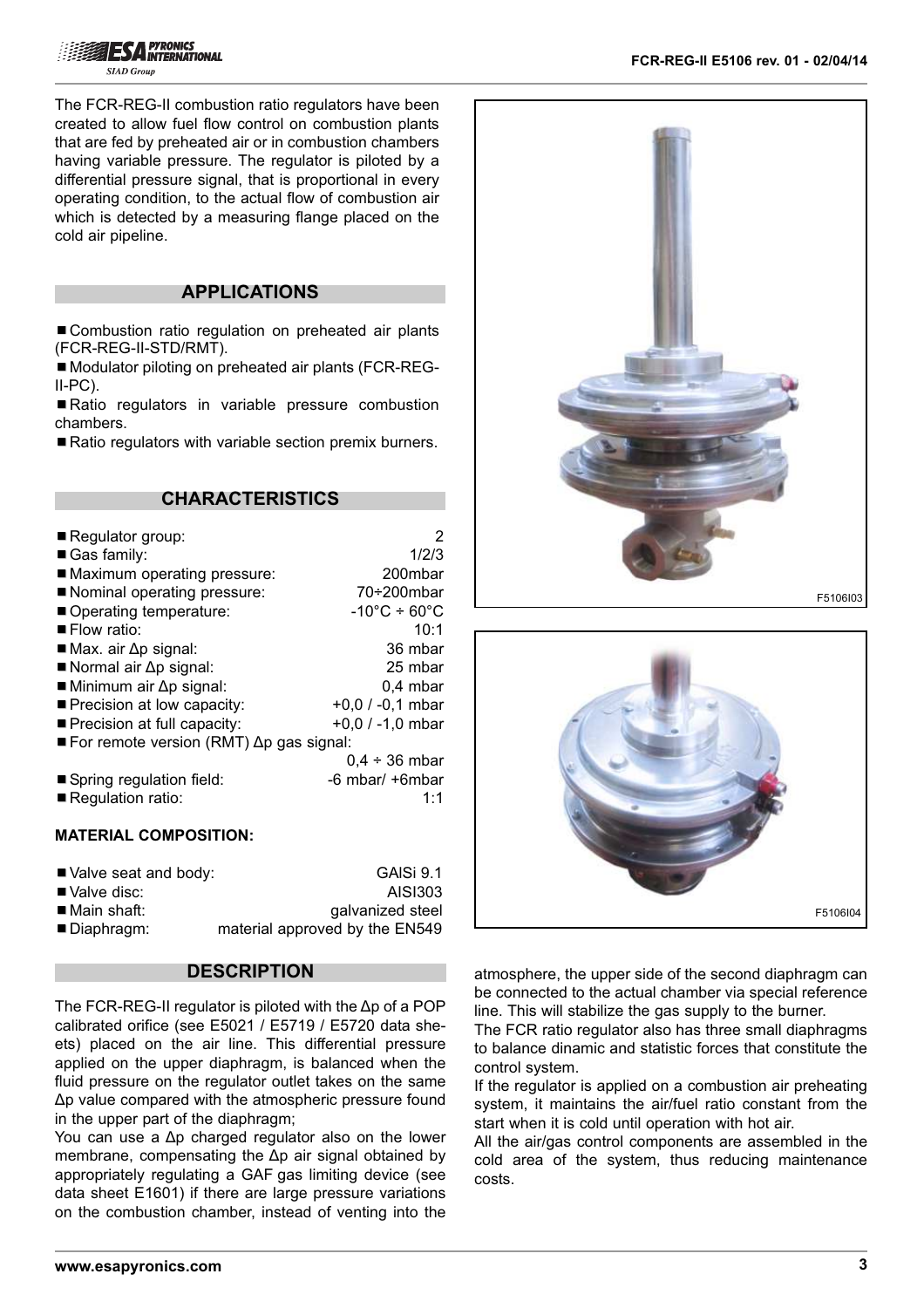

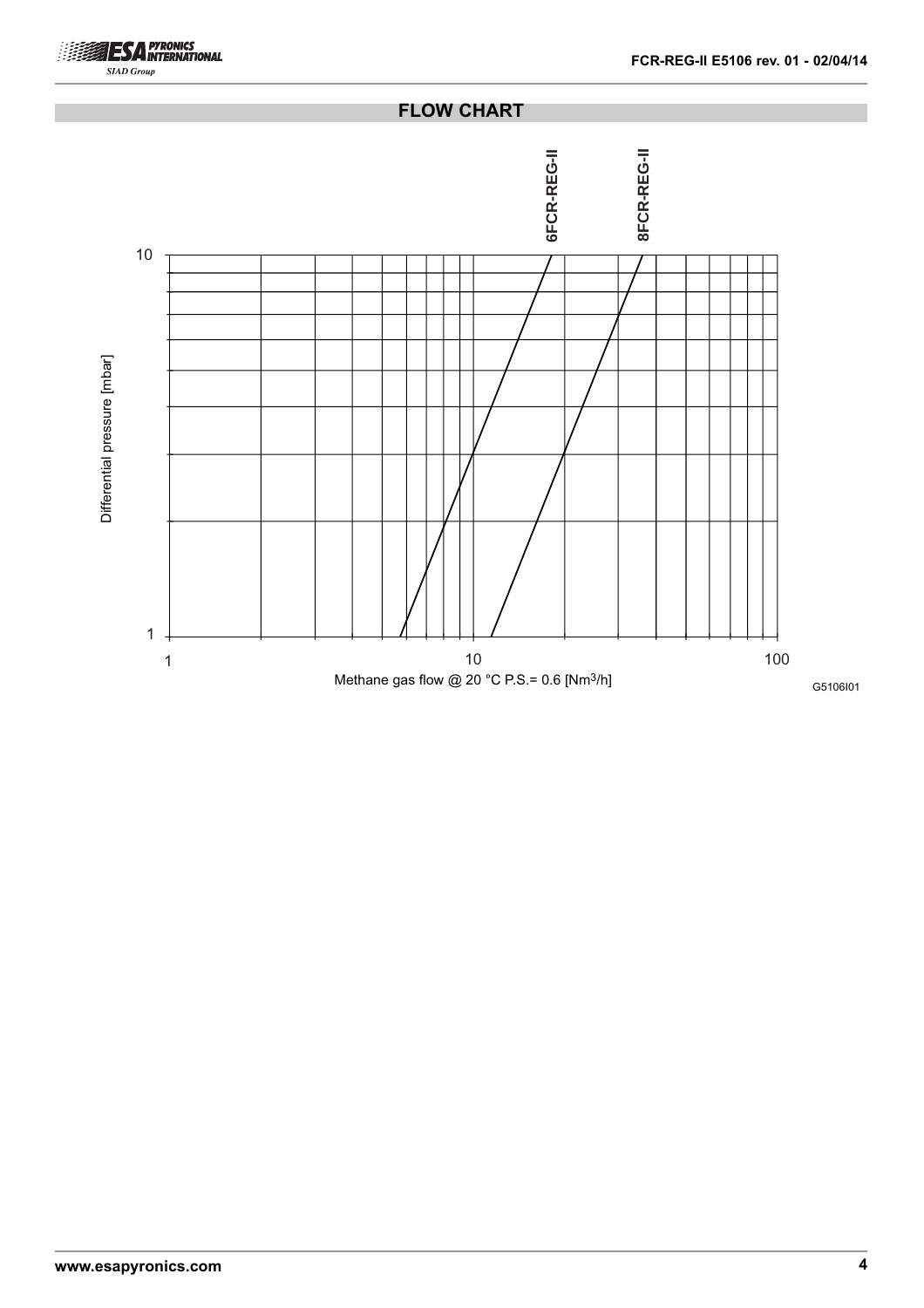

# **APPLICATION EXAMPLES - FCR-REG-II-STD**

In the standard applications, the FCR-REG-II-STD ratio regulator is loaded with a calibrated flange Δp which is present on the air line.

The regulator is balanced when the outlet gas pressure is the same as the differential pressure piloted by the air flange.



| <b>Position</b> | <b>Description</b>                                    |
|-----------------|-------------------------------------------------------|
|                 | $\Delta p$ gas measuring calibrated flange            |
| 2               | Air/gas ratio regulator                               |
| 3               | Solenoid valve                                        |
|                 | Solenoid valve                                        |
| 5               | Gas passage limiting device                           |
| 6               | $\overline{\Delta p}$ air measuring calibrated flange |
|                 | Air flow regulation valve                             |
| 8               | Heat exchanger                                        |
| 9               | Burner                                                |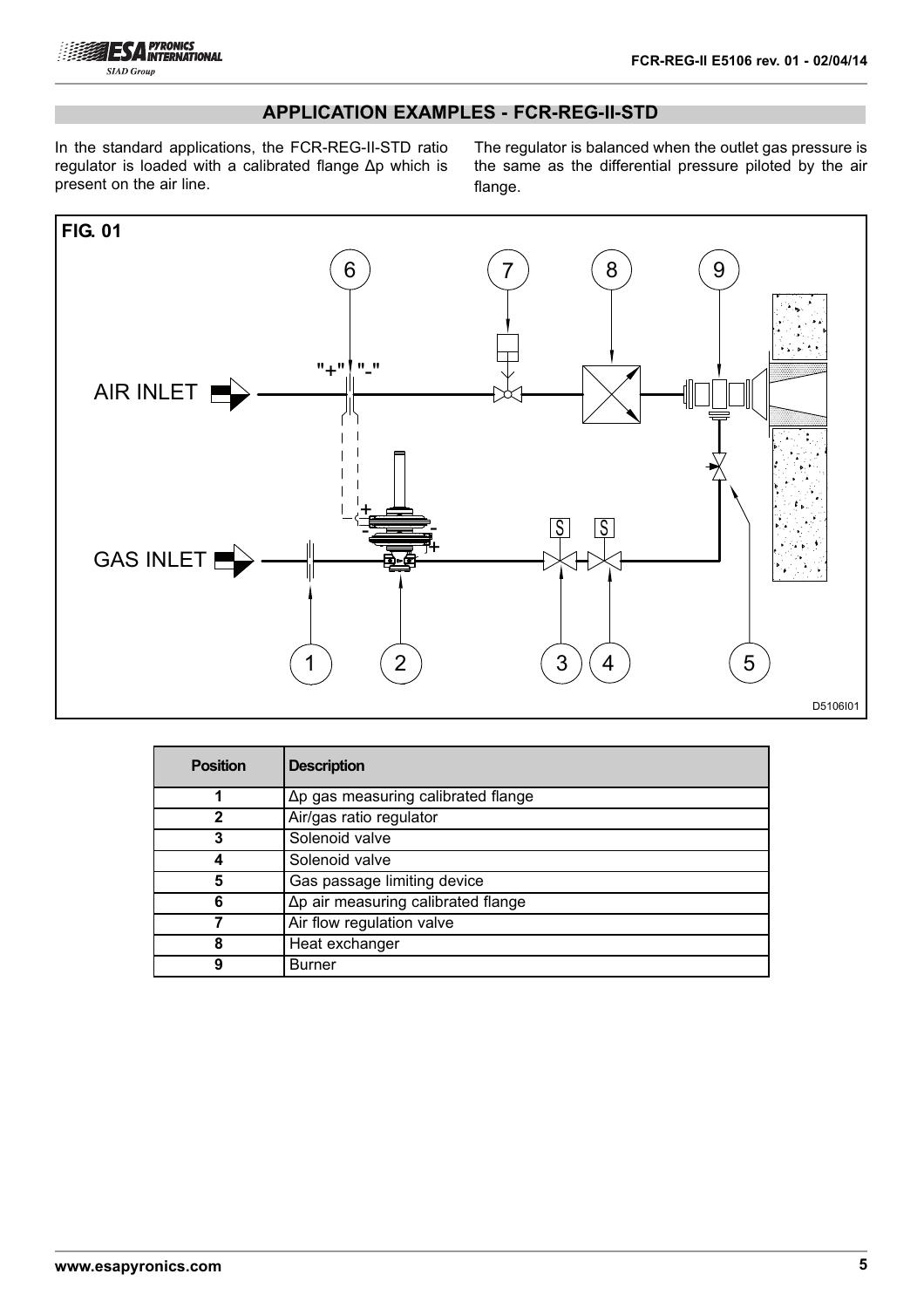

# **ESEMPI DI APPLICAZIONE - FCR-REG-II-RMT**

When the gas pressure regulator outlet is not enough to feed the burner at maximum capacity, it can load the lower chamber of the regulator with the only differential

pressure taken upstream and downstream of a gas flow limiting device mounted on the line directly downstream of the regulator.



| <b>Position</b> | <b>Description</b>                         |
|-----------------|--------------------------------------------|
|                 | Δp gas measuring calibrated flange         |
|                 | Air/gas ratio regulator                    |
| 3               | Solenoid valve                             |
|                 | Solenoid valve                             |
| 5               | Gas passage limiting device                |
| 6               | $\Delta p$ air measuring calibrated flange |
|                 | Air flow regulation valve                  |
| 8               | Heat exchanger                             |
| g               | Burner                                     |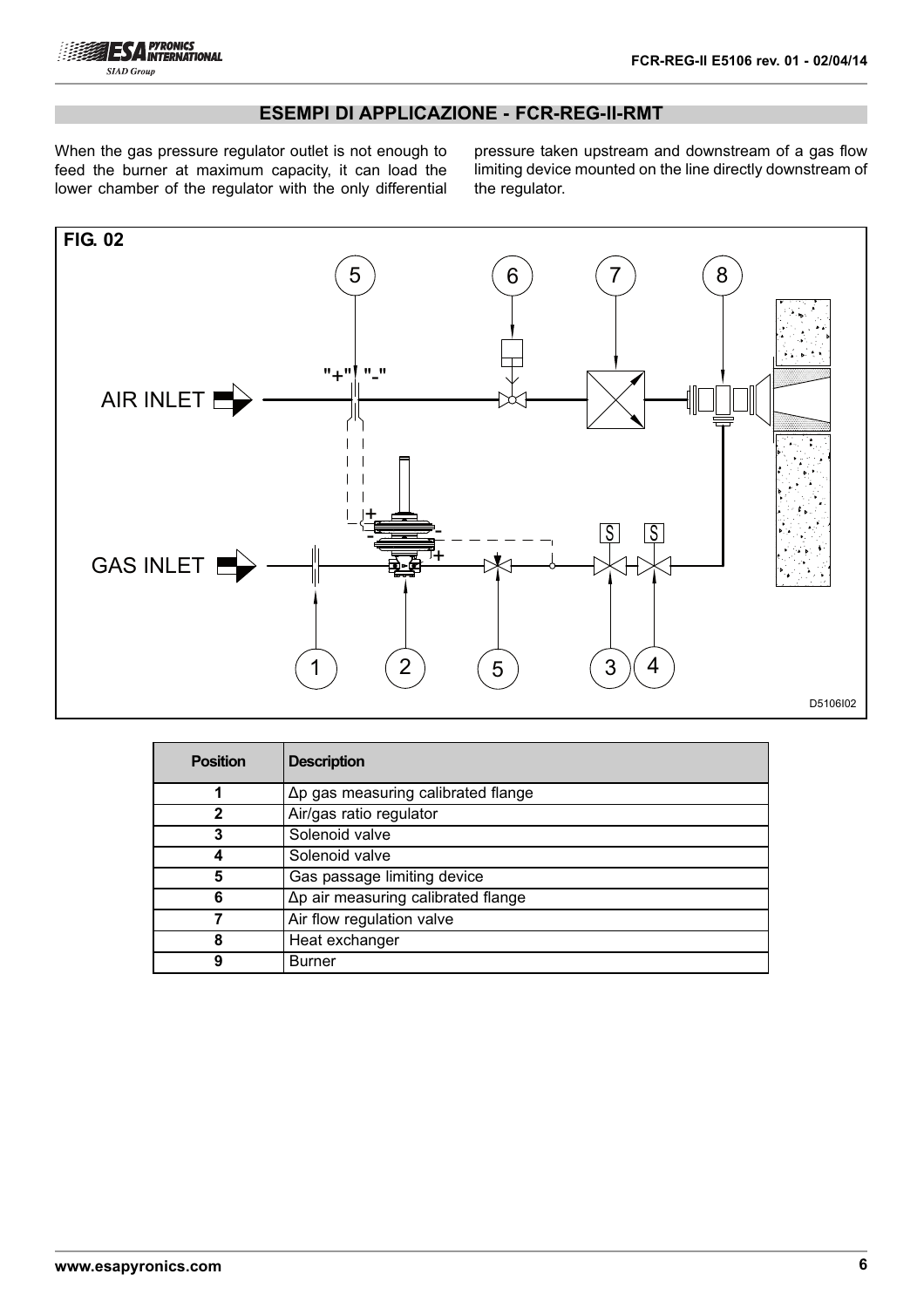

# **APPLICATION EXAMPLES - FCR-REG-II-STD**

This application is necessary when the combustion chamber is subjected to highly variable pressure (positive or negative) .

In this case, the lower chamber of the regulator is driven with the pressure of the combustion chamber as shown in the figure.



| <b>Position</b> | <b>Descrizption</b>                        |
|-----------------|--------------------------------------------|
|                 | $\Delta p$ gas measuring calibrated flange |
| 2               | Air/gas ratio regulator                    |
| 3               | Solenoid valve                             |
|                 | Solenoid valve                             |
| 5               | Gas passage limiting device                |
| 6               | $\Delta p$ air measuring calibrated flange |
|                 | Air flow regulation valve                  |
|                 | Heat exchanger                             |
| 9               | <b>Burner</b>                              |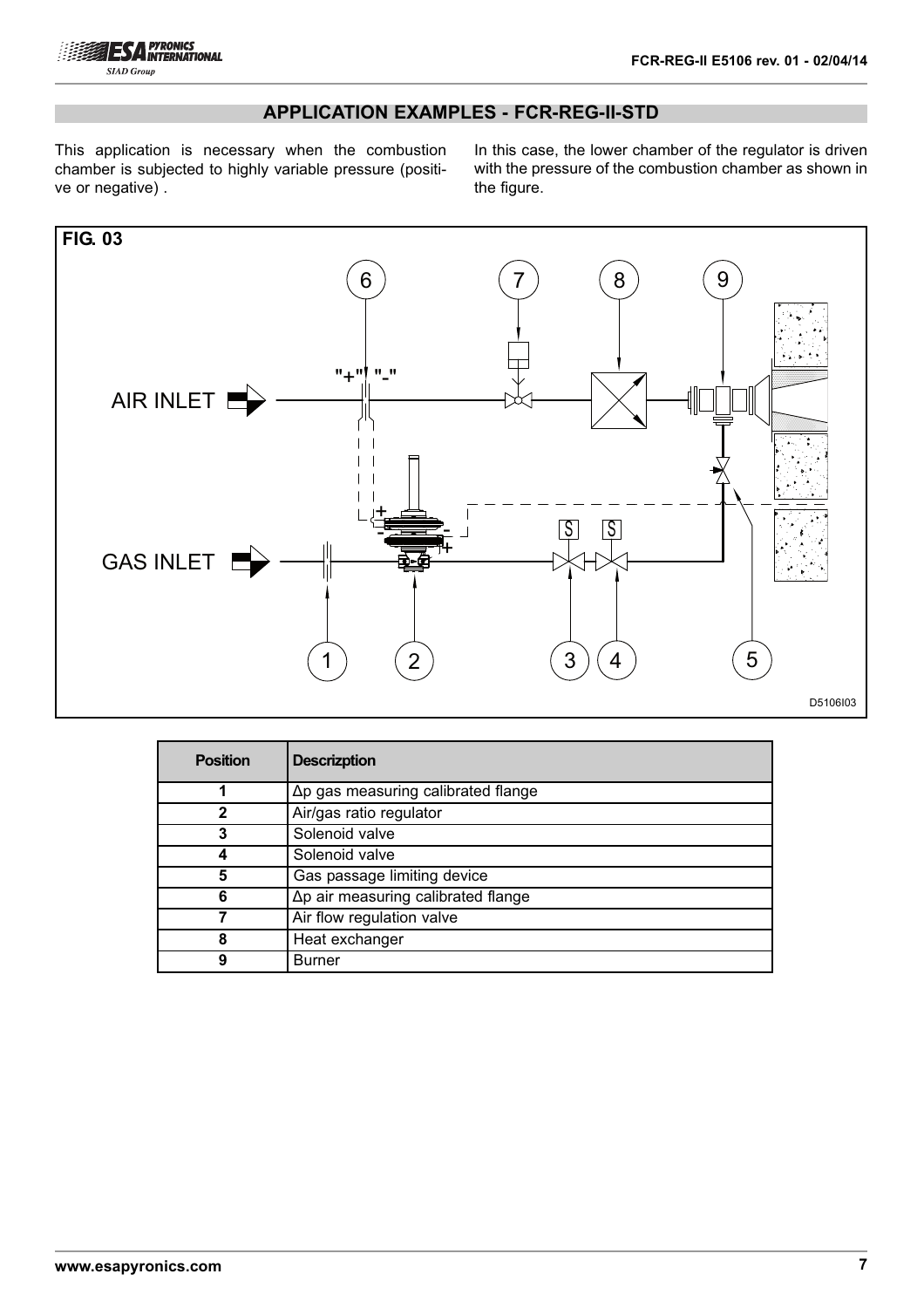

# **APPLICATION EXAMPLES - FCR-REG-II-RMT**

The FCR regulator is balanced when the differential pressure on the POP calibrated air and gas flange, are the same.

The POP calibrated orifices are sized according to the air / gas ratio you desire.



| <b>Position</b> | <b>Description</b>                         |
|-----------------|--------------------------------------------|
|                 | Δp gas measuring calibrated flange         |
| $\mathbf{c}$    | Air/gas ratio regulator                    |
| 3               | Solenoid valve                             |
|                 | Solenoid valve                             |
| 5               | Gas passage limiting device                |
| 6               | $\Delta p$ air measuring calibrated flange |
|                 | Air flow regulation valve                  |
| 8               | Heat exchanger                             |
| 9               | Burner                                     |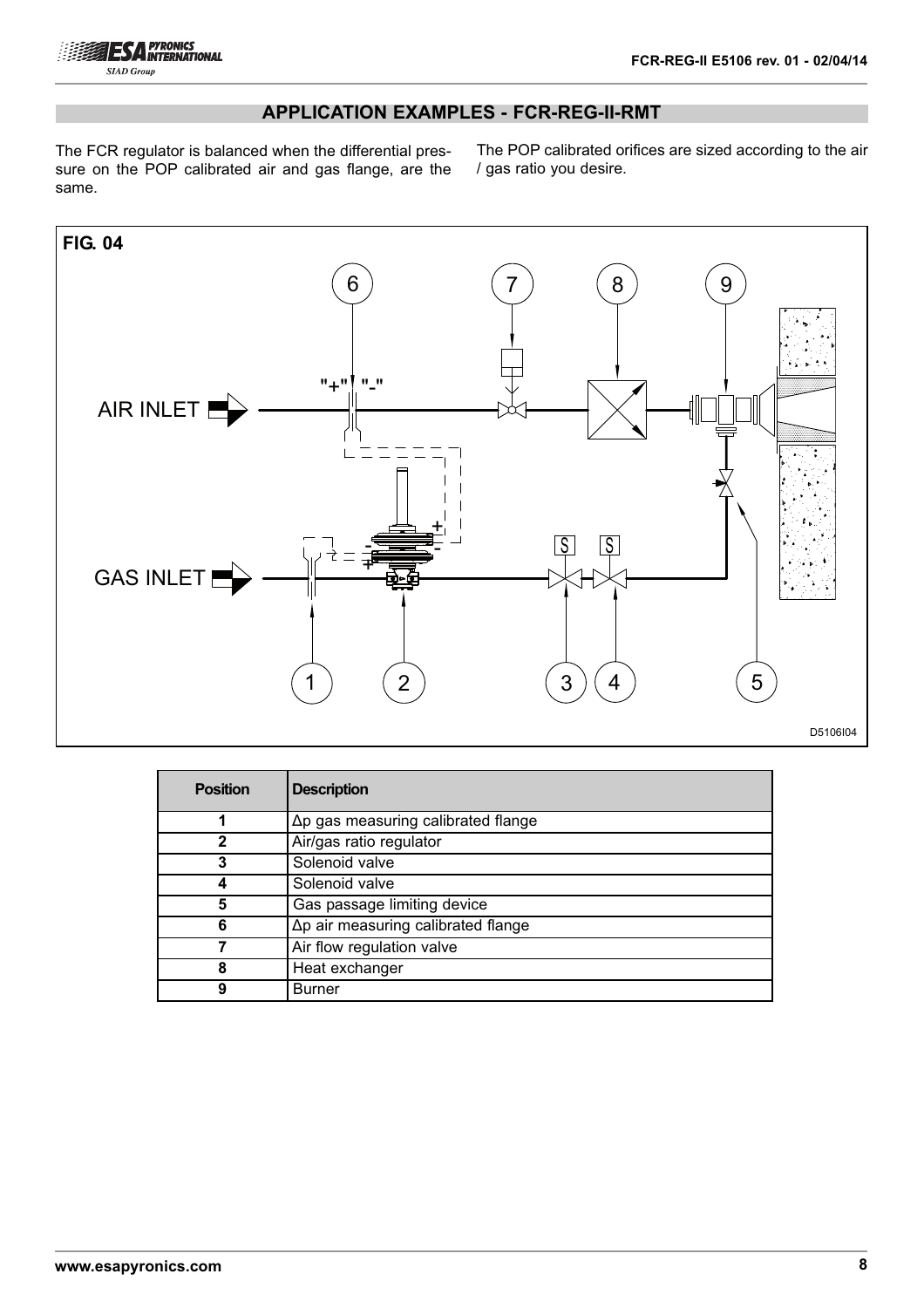

# **APPLICATION EXAMPLES- FCR-REG-II-PC**

The FCR-PC solution is adopted to drive a BZR-REG modulator (data sheet E5101), when the gas flow rate required by the burner is higher than that supplied by the regulator FCR-REG-II. The outlet pressure from the regulator FCR-REG-II goes to load the modulator BZR-REG.

They are however applicable in all solutions (see FIG.  $1 \div$ FIG. 4) as for the simple FCR. The ratio regulator must be mounted before the air flow control valves, fed by air flow at constant pressure.



| D5106I05 |  |
|----------|--|
|----------|--|

| <b>Posizione</b> | <b>Descrizione</b>                         |
|------------------|--------------------------------------------|
|                  | $\Delta p$ gas measuring calibrated flange |
|                  | Air/gas ratio regulator                    |
| 3                | Solenoid valve                             |
|                  | Solenoid valve                             |
| 5                | Gas passage limiting device                |
| 6                | $\Delta p$ air measuring calibrated flange |
|                  | Air flow regulation valve                  |
| 8                | Heat exchanger                             |
| 9                | <b>Burner</b>                              |
| 10               | Remote air/gas ratio regulator             |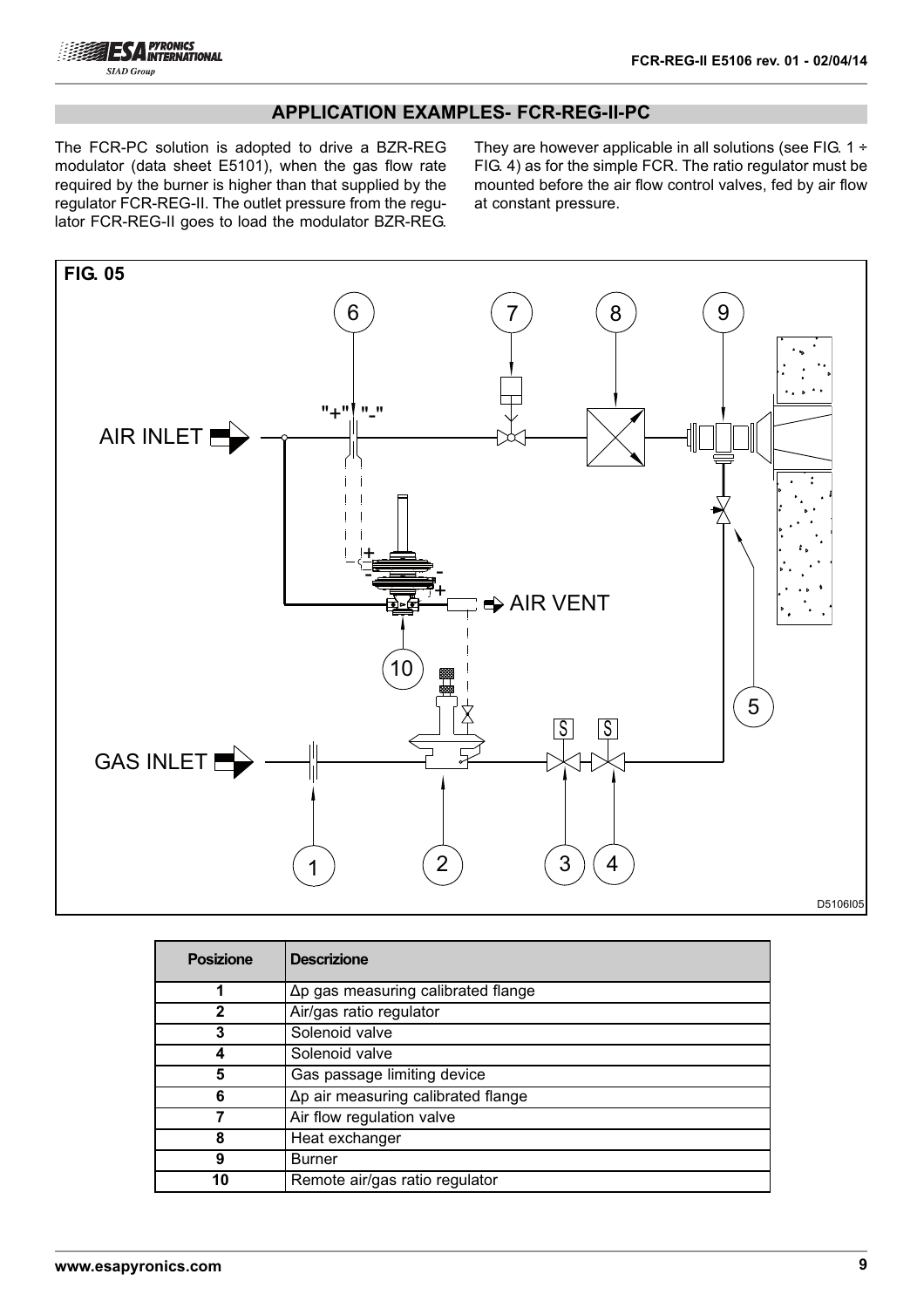## **WARNINGS**

■ Make sure that the operating pressure and temperature of the fluid are lower than the maximum allowed. The gas pressure upstream of the regulator must be stabilized with the appropriate regulatory bodies, which provide safety devices in case of overpressure.

 $\blacksquare$  The pressure regulator is not equipped with a filter. Ensure that upstream of the regulator there is a filter system with filtration of not more than 50 um.

■ Check the correct installation of the valve before starting the flow in the pipeline.

■ In case of malfunction of the regulator, follow the instructions in this manual in the "MAINTENANCE" section or contact your ESA-PYRONICS service.

■ Any modification or repair performed by third parties can compromise the safety of the application and automatically invalidates the guarantee conditions.

## **INSTALLATION**

**The only correct position of operation is vertical with horizontal piping on a plane surface. Mounting in any other position will cause malfunctionig.**

**1 -** The arrow on the regulator body indicates the flow direction.

**2 -** Regulators should not be installed in areas where temperature exceeds the maximum operating values.

**3 -** For the piping installation, provide conical threads according to the ISO 7/1, using the appropriate thread sealing paste. Also provide a straight section of pipe upstream and downstream of the regulator of at least 100 mm.

**4 -** Regarding the connection of the impulse signals of the regulator, use metal pipes with an inner section of at least 8 mm ø. Make sure that these tubes are not squeezed or deformed in any way as it could affect the proper signal transmission to the instrument.

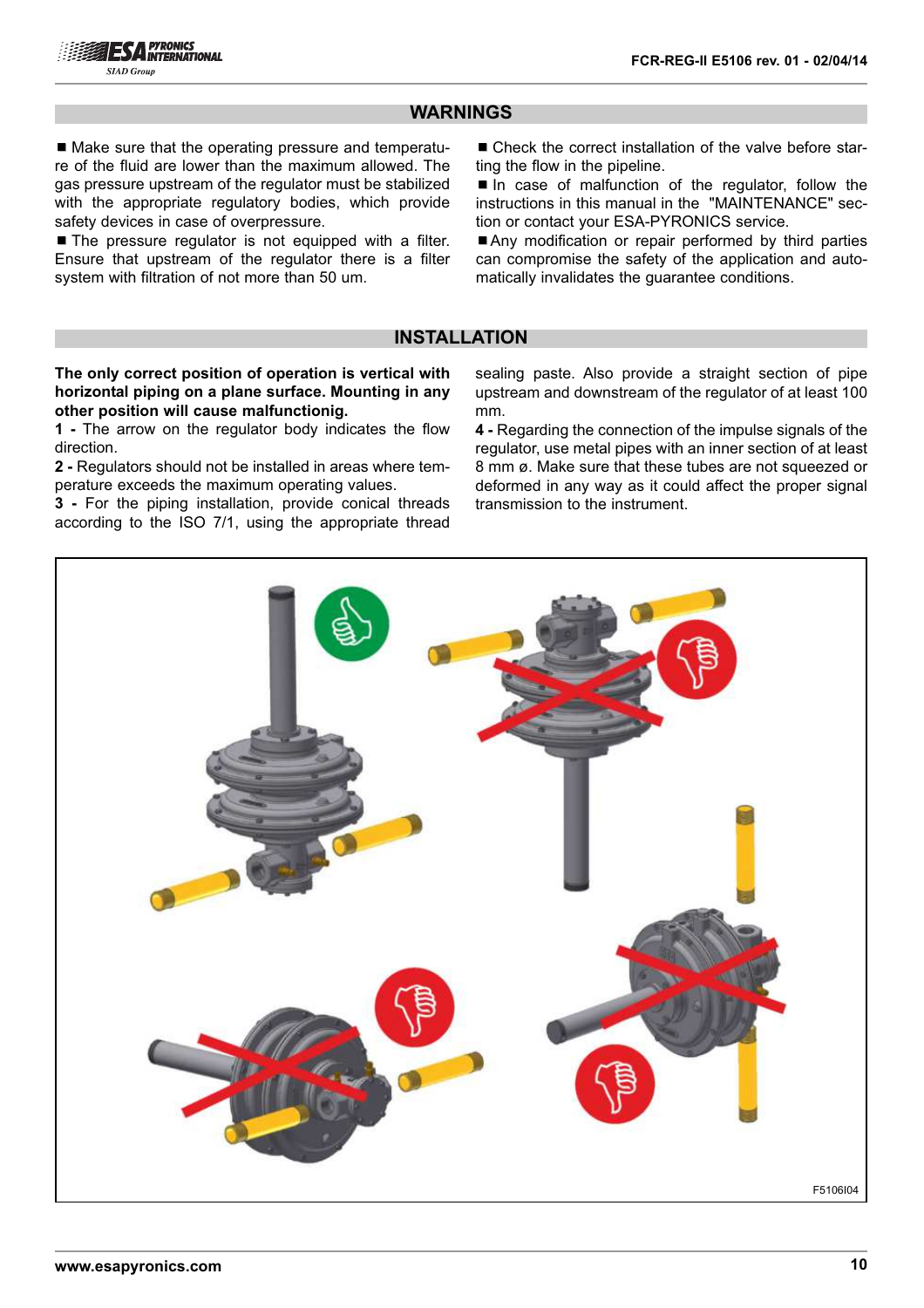

## **REGULATION AND SETTING**

All FCR-REG-II combustion ratio regulators during the production phase are subjected to calibration and functional testing; as they are constructed and assembled with specific criteria and very small tolerances.

**1 -** Open the cap of the stem, where an adjustment screw is housed.

**2 -** For a correct calibration of the air / gas ratio at minimum power, turn the spring in the following way:

**a)** tighten the adjustment screw to increase the output pressure of the instrument.

**b)** unscrew the adjusting screw to decrease the output pressure of the instrument.



## **MAINTENANCE**

## **FCR-REG-II-STR / RMT**

**You cannot repair regulators or their components.** 

The repair must be performed by qualified ESA PYRO-NICS personnel in compliance with applicable regulations. For each type of calibration or repair it is strongly recommended to contact ESA PYRONICS.

### **FCR-REG-II-PC**

Apply the recommendations of the previous paragraph. In addition, a six-month check is required for the clamp on the output of the regulator (see p. 13). Make sure the vent hole is not obstructed, if it is, restore the configuration by cleaning the hole with compressed air.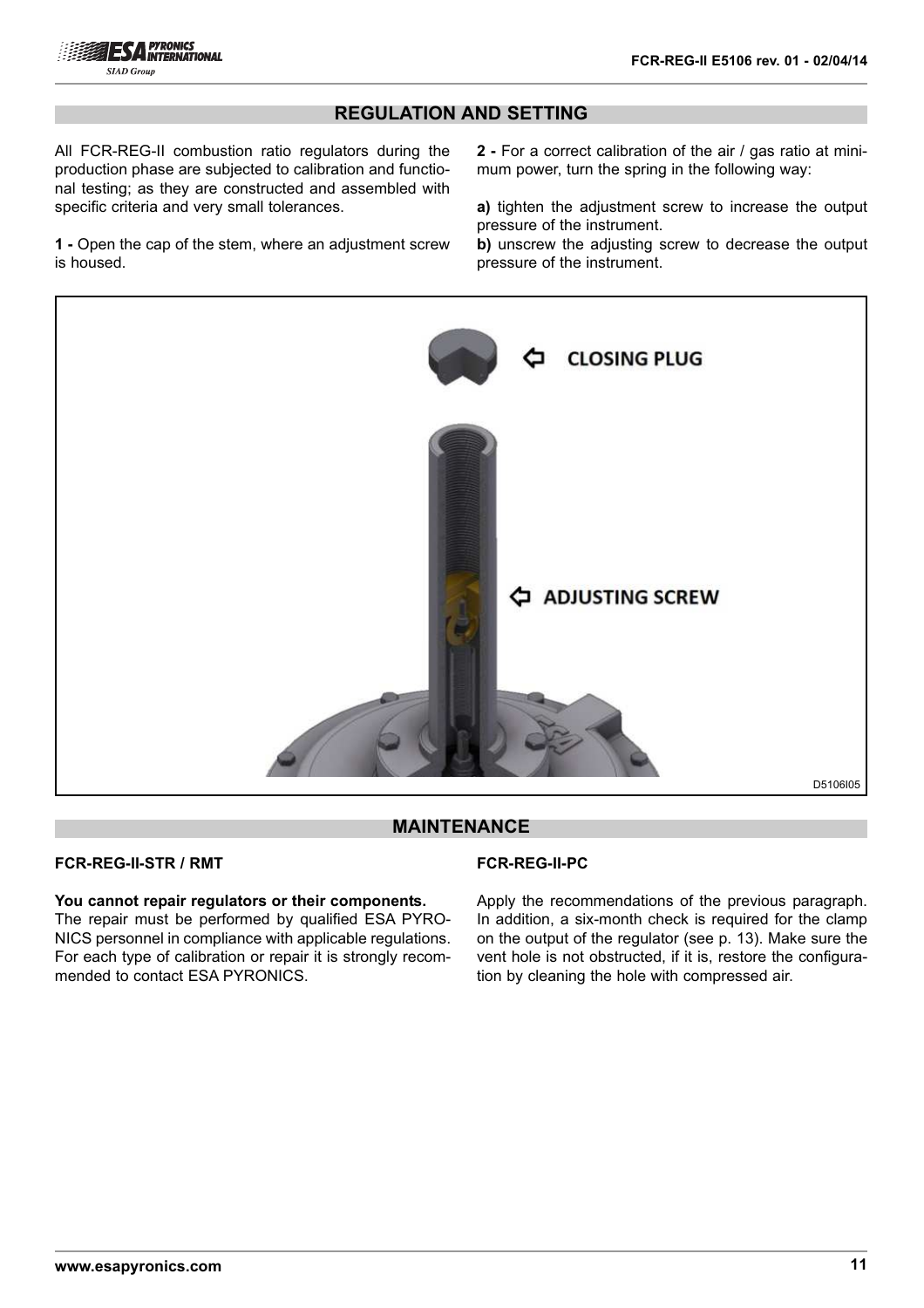



# **OVERALL DIMENSIONS - FCR-REG-II-STD REGULATOR**

| <b>Model</b>            | Gas<br>ØA | в<br>[mm] | C<br>[mm] | [mm] | [mm] | <b>Mass</b><br>[Kg] |
|-------------------------|-----------|-----------|-----------|------|------|---------------------|
| <b>6 FCR-REG-II-STD</b> | G 3/4"    | 37        | 381       | 210  | 110  | 4,30                |
| 8 FCR-REG-II-STD        | G 1"      | 37        | 381       | 210  | 110  | 4,25                |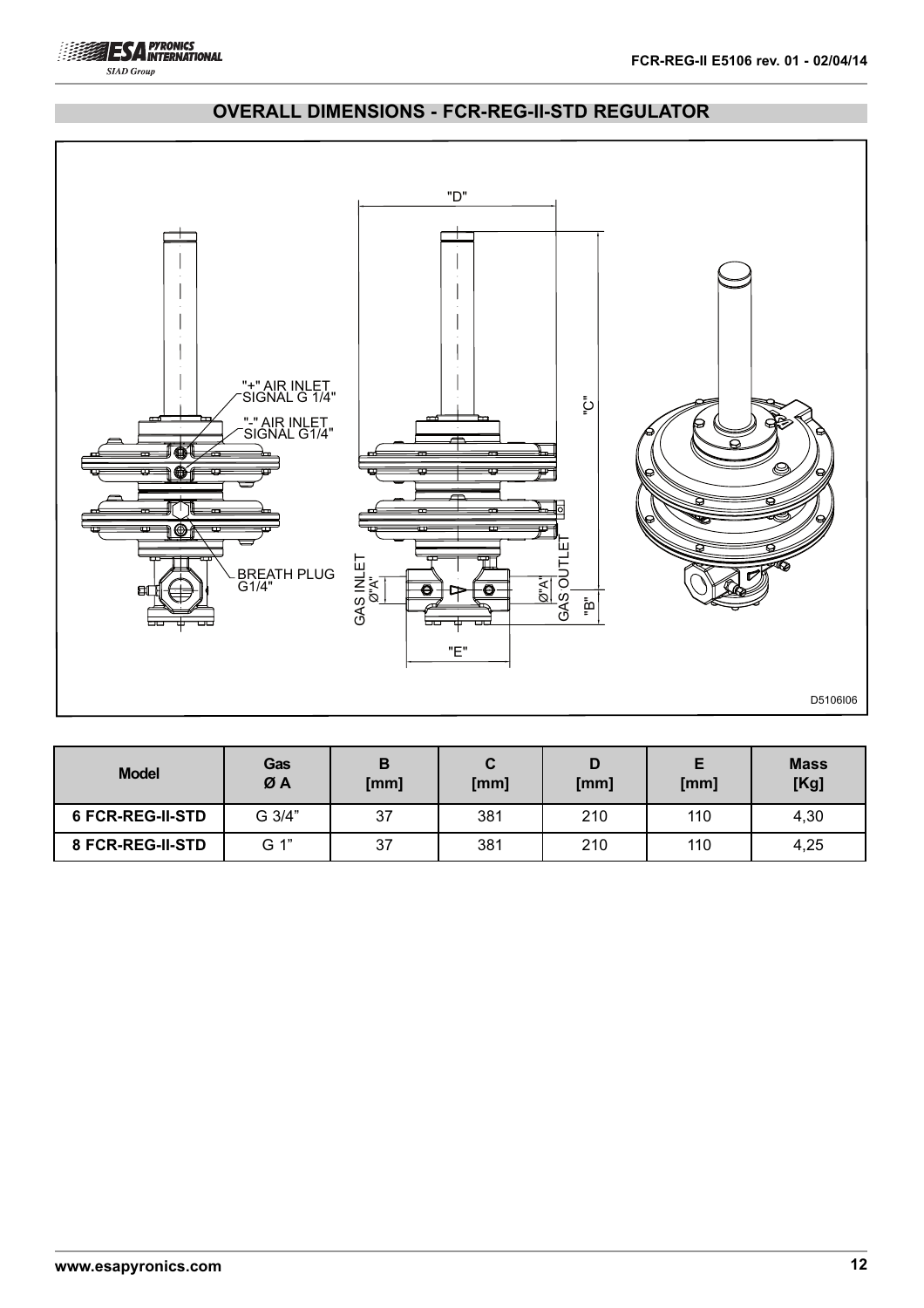



## **OVERALL DIMENSIONS - FCR-REG-II-RMT REGULATOR**

| <b>Model</b>            | Gas<br>ØA | в<br>[mm] | C<br>[mm] | D<br>[mm] | [mm] | <b>Mass</b><br>[Kg] |
|-------------------------|-----------|-----------|-----------|-----------|------|---------------------|
| <b>6 FCR-REG-II-RMT</b> | G 3/4"    | 37        | 381       | 210       | 110  | 4,30                |
| 8 FCR-REG-II-RMT        | G 1"      | 37        | 381       | 210       | 110  | 4,25                |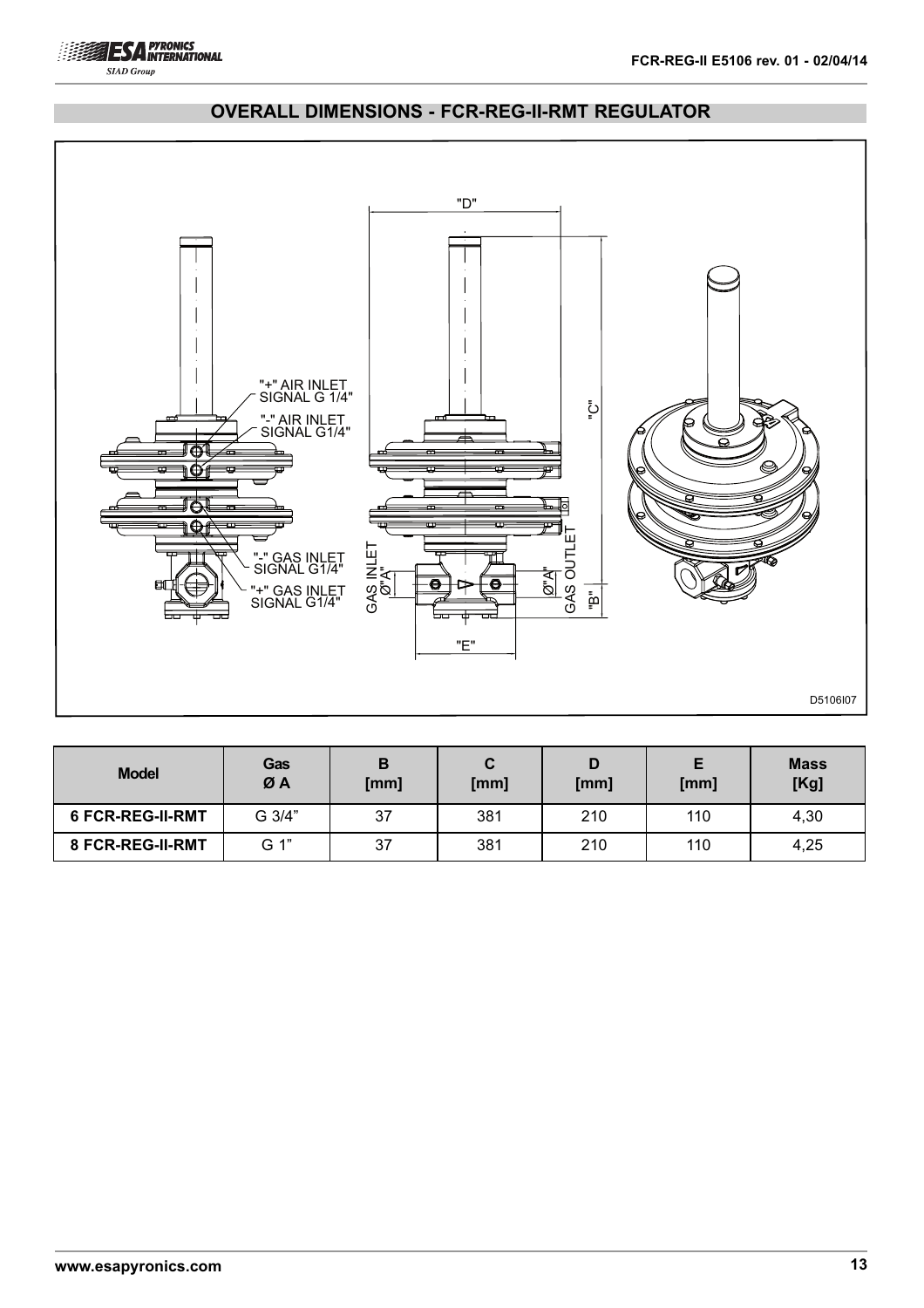



# **OVERALL DIMENSIONS - FCR-REG-II-PC REGULATOR**